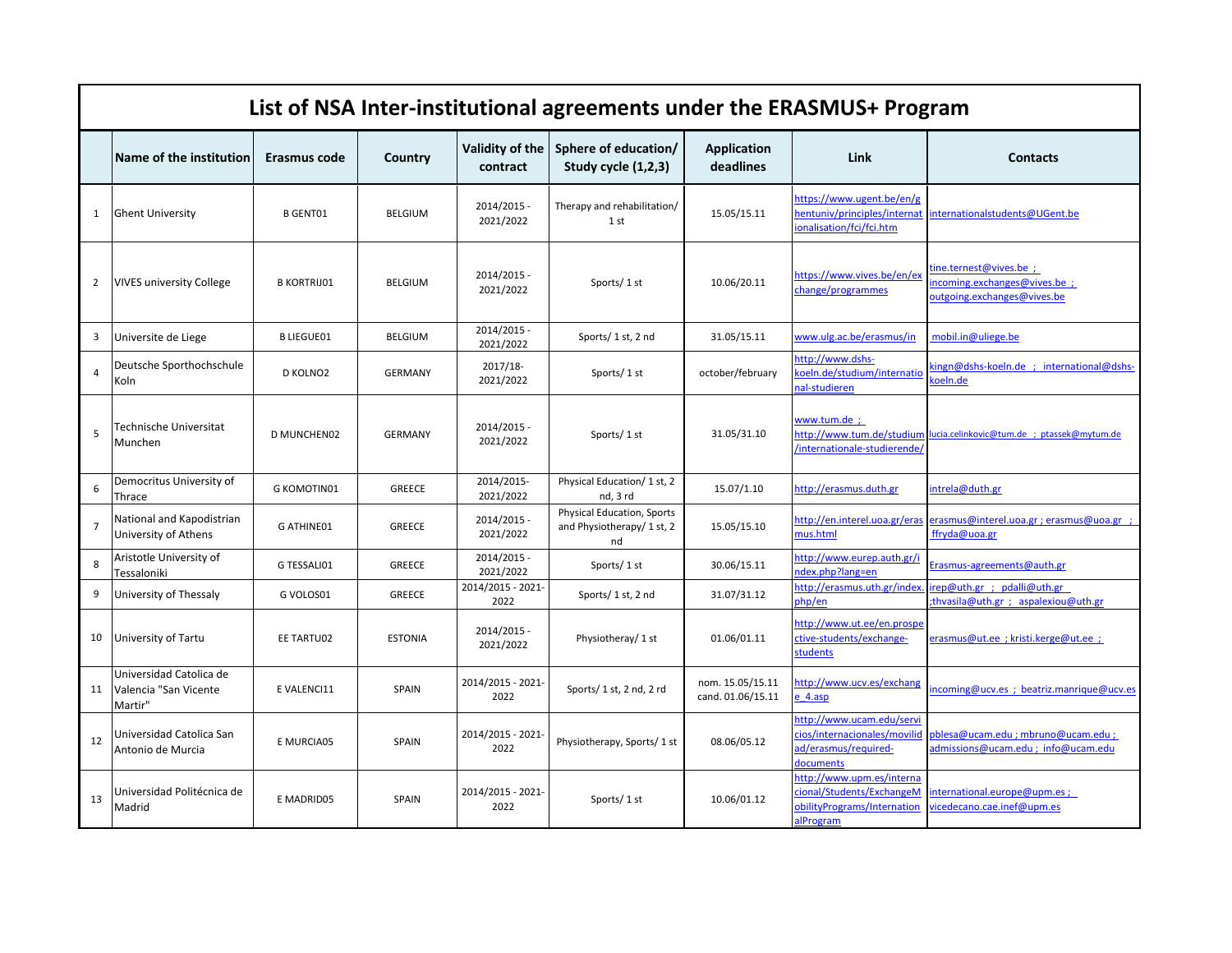| 14 | Universitat de Valencia                                         | E VALENCI01       | <b>SPAIN</b>  | 2014/2015 - 2021-<br>2022 | Physiotherapy/ 1 st                              | 31.05./31.10                          | www.uv.es/en                                                                                                                                                           | erasmus.agreements@uv.es ;<br>Carlos.Pomer@uv.es;incoming@uv.es;<br>sther.Eniuto@uv.es                   |
|----|-----------------------------------------------------------------|-------------------|---------------|---------------------------|--------------------------------------------------|---------------------------------------|------------------------------------------------------------------------------------------------------------------------------------------------------------------------|----------------------------------------------------------------------------------------------------------|
| 15 | Universidad de Castilla - La<br>Mancha (Toledo)                 | E CIUDA-R01       | SPAIN         | 2014/2015 - 2021-<br>2022 | Sports/1st                                       | 15.06/30.11                           | http://www.uclm.es/estudic<br>/catalogo/en/grado.aspx                                                                                                                  | ori.to@uclm.es ; Guillermo.Sanchez@uclm.es                                                               |
| 16 | Universidad Pablo de<br>Olavide                                 | E SEVILLA03       | SPAIN         | 2014/2015 - 2021-<br>2022 | Physical Education, Sports /<br>1 st             | 30.04/30.10                           | nttps://www.upo.es/portal/i<br>mpe/web/contenido/2800c6<br>7e-8d9f-11df-96ca-<br>8fe5a96f4a88?channel=c1f3<br>524d-2f47-11de-b088-<br>8fe5a96f4a88⟨=en                 | Erasmus@upo.es                                                                                           |
| 17 | University of Lleida                                            | E LLEIDA01        | SPAIN         | 2014/2015 - 2021-<br>2022 | Sports/1 st, 2 nd                                | 15.06/15.11                           | http://www.udl.cat/serveis/<br>ori/estudiant estranger/eng<br>application.html                                                                                         | incoming@udl.cat                                                                                         |
| 18 | Universidad Autonoma de<br>Madrid                               | E MADRID04        | <b>SPAIN</b>  | 2014/2015 - 2021-<br>2022 | Sports/ 1 st, 2 nd, 3 rd                         | 15.06/31.10                           | www.uam.es/erasmus-<br>ncoming                                                                                                                                         | erasmus.uam@uam.es ; erasmus@uam.es                                                                      |
| 19 | Universidad de Alcala                                           | E ALCAL-H01       | SPAIN         | 2014 - 2021/2022          | Sports/ 1 st                                     | 30.04/30.09                           | www.uah.es                                                                                                                                                             | erasmus.bilateral@uah.es ; ciu@uah.es ;<br>vicer.rrii@uah.es;                                            |
| 20 | University CEU Cardenal<br>Herrera                              | E VALENCI08       | SPAIN         | 2014 - 2021/2022          | Physiotheray/ 1 st                               | 31.05/30.11                           | www.uchceu.es                                                                                                                                                          | infoint@uchceu.es:<br>nternationaloffice@uchceu.es ;<br>ncoming@uchceu.es;<br>vicente.benavent@uchceu.es |
| 21 | University of Deusto                                            | E BILBAO02        | SPAIN         | 2019 - 2021/2022          | Physical Education, Sports/1<br>st               | 15.06/15.11                           | https://psicologiayeducacion<br>deusto.es/cs/Satellite/psicol<br>bgiayeducacion/en/faculty-<br>of-psychology-and-<br>education/international-<br>2/incoming-students-1 | elint@deusto.es ; iker.saez@deusto.es ;<br>elexpuru@deusto.es;                                           |
| 22 | Universita degli Studi di<br>Cassino e del Lazio<br>Meridionale | I CASSINO01       | <b>ITALY</b>  | 2014 - 2021/2022          | Sports/1st                                       | 15.07/30.10                           | https://www.unicas.it/                                                                                                                                                 | t.patriarca@unicas.it ;<br>nternational.office@unicas.it;<br>o.sbardella@unicas.it                       |
| 23 | Universita' Degli Studi<br>Magna Graecia di Catanzaro           | I CATANZA02       | <b>ITALY</b>  | 2014/2015 -<br>2021/2022  | Sports/1st                                       | 10.06/30.11                           | https://web.unicz.it/it/                                                                                                                                               | socrates@unicz.it ; consoli@unicz.it                                                                     |
| 24 | Universita' degli Studi di<br>Genova                            | I GENOVA01        | <b>ITALY</b>  | 2014/2015 -<br>2021/2022  | Physiotheray/ 1 st                               | 15.09/30.11                           | nttp://www.studenti.unige.i<br>asmus/english/                                                                                                                          |                                                                                                          |
| 25 | University of Bergamo                                           | <b>IBERGAMO01</b> | <b>ITALY</b>  | 2021/2022                 | Sports/1 st, 2 nd                                | 15.06/15.11                           | https://dsus.unibg.it/it/studi<br>are/corsi-<br>studio/insegnamenti                                                                                                    | elena.gotti@unibg.it; agreements@unibg.it;<br>antonio.borgogni@unibg.it                                  |
| 26 | University of Nicosia                                           | CY NICOSIA14      | <b>CYPRUS</b> | 2014/15-<br>2021/2022     | Sports management/ 1 st                          | 30.04/30.10                           | www.unic.ac.cy                                                                                                                                                         | Eftychiou.e@unic.ac.cy; erasmus@unic.ac.cy<br>iacovidou.m@unic.ac.cv                                     |
| 27 | Latvian Academy of Sport<br>Education                           | LV RIGA06         | LATVIA        | 2014/2015 -<br>2021/2022  | Sports/ 1 st, 2 nd, 3 rd;<br>Physiotherapy/ 1 st | 15.06/15.12                           | www.lspa.lv                                                                                                                                                            | uldis.svinks@lspa.lv; irina.aksjonova@lspa.lv                                                            |
| 28 | Lithuanian Sports University                                    | LT KAUNAS04       | LATVIA        | 2014/2015 -<br>2021/2022  | Sports/1st                                       | nom. 01.05/01.11<br>cand. 15.05/15.11 | www.lsu.lt/en/studies/excha<br>ge-students                                                                                                                             | erasmus@lsu.lt; tomas.kukenys@lsu.lt                                                                     |
| 29 | <b>Gose Delcev University</b>                                   | MK STIP01         | MACEDONIA     | 2019 - 2021/2022          | Physiotherapy/1 st, 2 nd                         | 30.06/30.11                           | ittp://www.ugd.edu.mk/ind<br>ex.php/en/erasmu-plus                                                                                                                     | anja.stefanova@ugd.edu.mk                                                                                |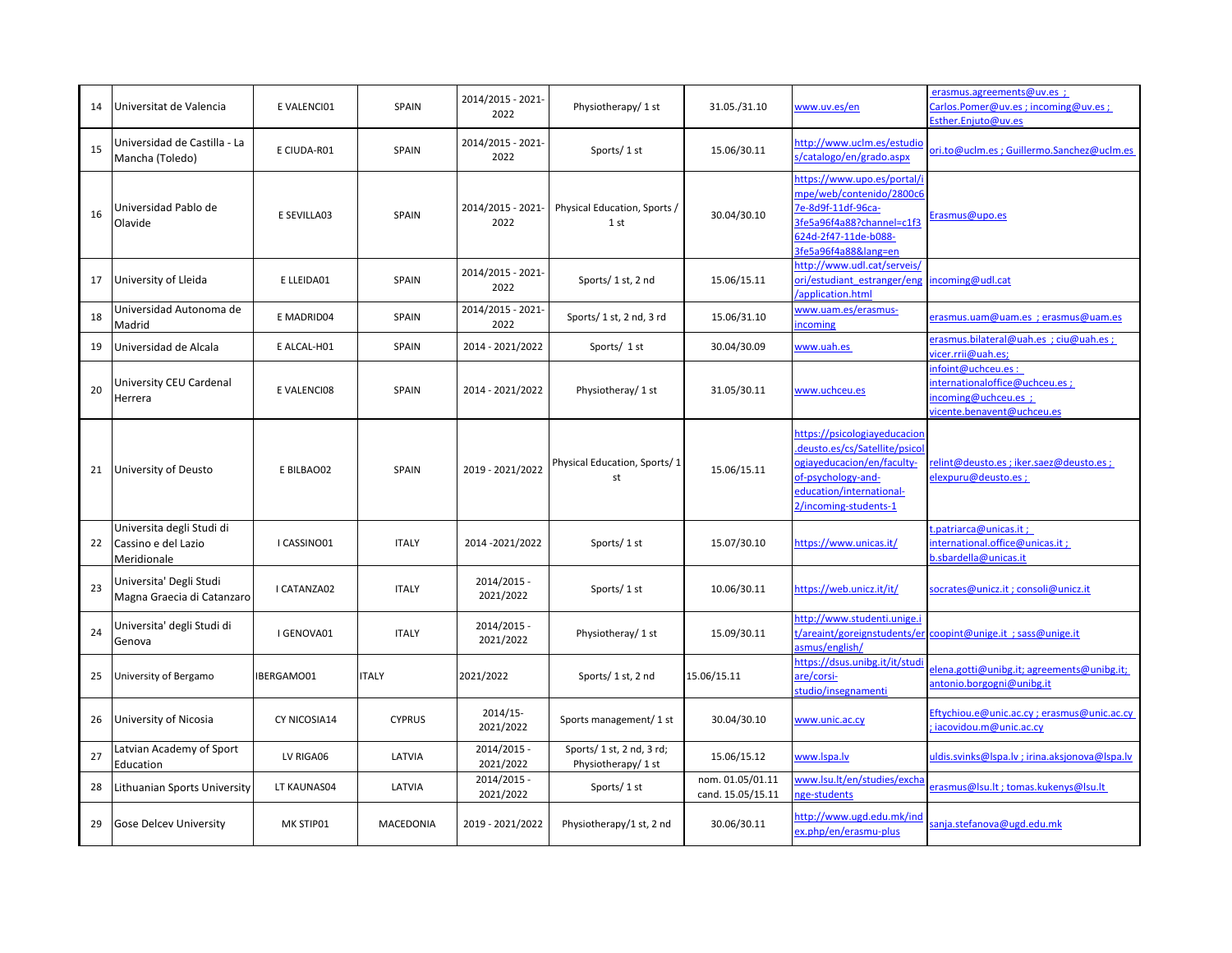| 30 | University School of<br>Physical Education in<br>Cracow                                                                                                                                               | PL KRAKOW12    | POLAND          | 2014/2015 -<br>2021/2022  | Physiotherapy/1 st, 2 nd;<br>Physical education and<br>Sports/ 1 st, 2 nd, 3 rd | 31.05/31.12                         | www.study-krakow.com                                             | dorota.madejsa@awf.krakow.pl;<br>acekszalewski@gmail.com                             |
|----|-------------------------------------------------------------------------------------------------------------------------------------------------------------------------------------------------------|----------------|-----------------|---------------------------|---------------------------------------------------------------------------------|-------------------------------------|------------------------------------------------------------------|--------------------------------------------------------------------------------------|
| 31 | Stanislaw Stastzic University<br>of Applied Sciences in Pila                                                                                                                                          | PL PILA02      | POLAND          | 2014 - 2021/2022          | Physiotherapy/ 1 st                                                             | 30.06./31.10.                       | www.pwsz.pila.pl/en                                              | lukasz.marczak@pwsz.pila.pl;<br>iro.pwsz.pila@gmail.com ; info@pwsz.pila.pl          |
| 32 | The Jarzy Kukuczka<br>Academy of Physical<br><b>Education in Katowice:</b><br>1. Physical education and<br>Sport Science; 2.<br>Management studies,<br>Business Studies; 3. Tourism<br>and Recreation | PL KATOWICE 05 | POLAND          | 2014/2015 -<br>2021/2022  | Physiotherapy/1 st, 2 nd;<br>Physical education and<br>Sports/1 st, 2 nd, 3 rd  | 30.06/15.12                         | https://www.en.awf.katowic<br>e.pl/erasmus/incoming-<br>students | nternational@awf.katowice.pl;<br>p.rodak@awf.katowice.pl                             |
| 33 | Panstwowa Wyzsza Szkola<br>Zawodowa w Walczu                                                                                                                                                          | PL WALCZ01     | POLAND          | 2014/2015 -<br>2021/2022  | Physical education and<br>Sports/1st,                                           | 01.07/30.10                         | www.pwsz.eu/erasmus/                                             | erasmus@pwsz.eu ; marek.siek@pwsz.eu                                                 |
| 34 | Uniwersytet Rzeszowski                                                                                                                                                                                | PL RZESZOW02   | POLAND          | 2014/2015 -<br>2021/2022  | Sports/ 1 st, 2 nd;<br>Physiotherapy/1 st, 2 nd                                 | 31.05/31.10                         | http://www.ur.edu.pl/en/ur<br>versity/erasmus                    | dzwz@ur.edu.pl; gmagon@ur.edu.pl;<br>lkustra@ur.edu.pl                               |
| 35 | The state Higher School of<br>Computer Science and<br>Business administration in<br>Lomza                                                                                                             | PL LOMZA03     | POLAND          | 2014/2015 -<br>2021/2022  | Physical education/1 st                                                         | 30.05/30.11                         | www.pwsip.edu.pl                                                 | Erasmus.@pwsip.edu.pl;<br>lrywacka@pwsip.edu.pl;<br>aborawska@pwsip.edu.pl           |
| 36 | Akedmia Wychowania<br>Fizycznego Jozefa<br>Pilsudskiego w Warszawie                                                                                                                                   | PL WARSZAW12   | <b>POLAND</b>   | 2014/2015 -<br>2021/2022  | Sports and Physiotherapy/1<br>st, 2 nd, 3 rd                                    | nom.01.05/01.11<br>15.06/15.11      | https://www.awf.edu.pl/ws<br>polpraca-z-<br>zagranica/en/erasmus | m.komorowska@awf.edu.pl                                                              |
| 37 | Politechnic Institute of<br>Guarda                                                                                                                                                                    | P GUARDA01     | <b>PORTUGAL</b> | 2014/2015 -<br>2021/2022  | Sports/1st, 2nd                                                                 | 30.05/15.12                         | http://twintwo.ipg.pt/weba<br>pps/portal/frameset.jsp            | gmc@ipg.pt                                                                           |
| 38 | Universidade de Coimbra                                                                                                                                                                               | P COIMBRA01    | <b>PORTUGAL</b> | 2014/2015 -<br>2021/2022  | Sports/1 st, 2 nd, 3 rd                                                         | nom.01.01/01.03<br>cand.01.03/01.09 | www.uc.pt/en/driic                                               | mteresa@uc.pt; dri@uc.pt                                                             |
| 39 | Instituto Politecnico de<br>Santarem                                                                                                                                                                  | P SANTARE01    | PORTUGAL        | 2014/2015 -<br>2021/2022  | Sports/1 st                                                                     | 30.06/30.11                         | http://si.esgt.ipsantarem.pt                                     | Helder.pereira@esg.ipsantarem.pt;<br>crasmus.coordinator@esg.ipsantarem.pt           |
| 40 | Instituto Politecnico de<br>Castelo Branco                                                                                                                                                            | P CASTELO01    | PORTUGAL        | 2014/2015 - 2021-<br>2022 | Physical education and<br>Sports / 1 st                                         | 31.05/30.11                         | https://www.ipcb.pt/gri/mo<br>bilidade                           | cbaptista@ipcb.pt; incoming@ipcb.pt                                                  |
| 41 | University of Porto                                                                                                                                                                                   | P PORTO02      | PORTUGAL        | 2014/2015 -<br>2021/2022  | Sports/1 st                                                                     | 15.05.15.10                         | www.fade.up.pt                                                   | ncoming.mobility@reit.up.pt;<br>nternational@reit.up.pt;<br>sarahenriques@fade.up.pt |
| 42 | Instituto Politecnico de<br>Lisboa                                                                                                                                                                    | P LISBOA 05    | PORTUGAL        | 2014/2015 -<br>2021/2022  | Physiotherapy/1 st                                                              | 15.05/31.10                         | http://www.wstesl.ipl.pt/en<br>incoming-students                 | nternational@esresl.ipl.pt; cruivo@sc.ipl.pt                                         |
| 43 | University "Dunarea de<br>Jos" of Galati                                                                                                                                                              | RO GALATI01    | ROMANIA         | 2014/2015 -<br>2021/2022  | Sports/1st, 2nd                                                                 | 15.05/15.12                         | www.ugal.ro                                                      | bianca.chiosa@ugal.ro ;<br>dan.scarpete@ugal.ro                                      |
| 44 | National academy of<br>physical education and<br>sports                                                                                                                                               | RO BUCUURES06  | ROMANIA         | 2019 - 2021/2022          | Sports/1st                                                                      | 31.05/31.10                         | www.unefs.ro                                                     | raresuniv@yahoo.com                                                                  |
| 45 | Matej Bel University in<br>Banská Bystrica                                                                                                                                                            | SK BANSKA01    | SLOVAKIA        | 2014/2015 -<br>2021/2022  | Sports/1 st, 2 nd                                                               | 15.07/15.11                         | www.ff.umb.sk/en/                                                | ingrid.balazova@umb.sk                                                               |
| 46 | University of Nis                                                                                                                                                                                     | RS NISO1       | SERBIA          | 2018-2021/2022            | Sports/ 1 st, 2 nd, 3 rd                                                        | 20.05/20.11                         | https://www.ni.ac.rs/en                                          | lvica.manic@elfak.ni.ac.rs                                                           |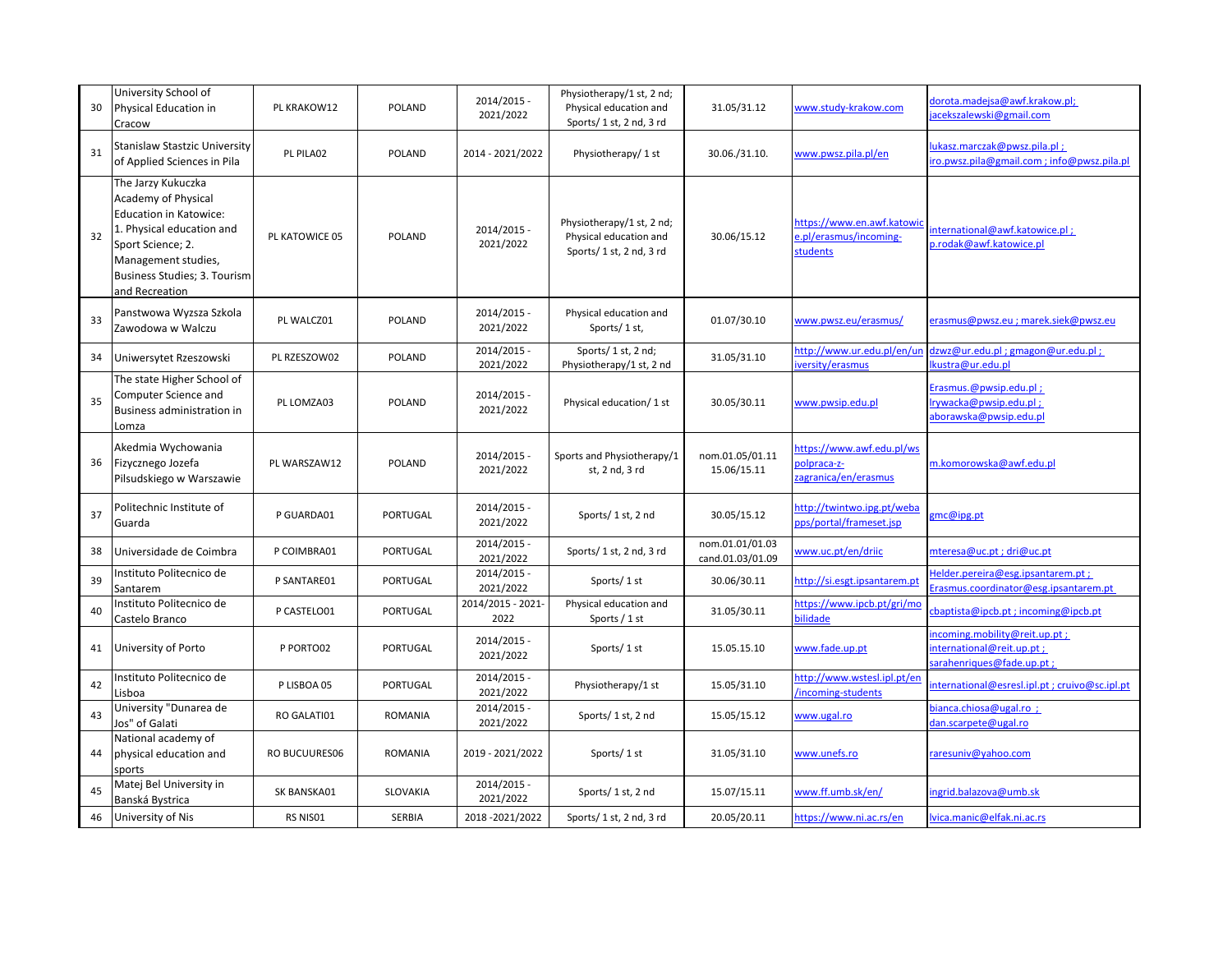| 47 | Celal Bayar University                           | TR MANISA01  | <b>TURKEY</b> | 2016 - 2021/2022         | Sports/1 st, 2 nd                                              | 15.06/15.11     | http://ebs.cbu.edu.tr                                    | erasmus@cbu.edu.tr;<br>selhanozbev@gmail.com:<br>devrim.zerengok@cbu.edu.tr                                 |
|----|--------------------------------------------------|--------------|---------------|--------------------------|----------------------------------------------------------------|-----------------|----------------------------------------------------------|-------------------------------------------------------------------------------------------------------------|
| 48 | Manisa Celal Bayar<br>University (MCBU)          | TR MANISA01  | <b>TURKEY</b> | 2019 - 2021/2022         | Physiotherapy/1 st, 2 nd, 3<br>rd                              | 15.06/15.11     | www.ebs.cbu.edu.tr                                       | erasmus@cbu.edu.tr;<br>devrim.zerengok@cbu.edu.tr                                                           |
| 49 | <b>Karabuk University</b>                        | TR KARABUK01 | <b>TURKEY</b> | 2014-2021/2022           | Physical education and<br>Sports / 1 st                        | 31.05/31.10     | http://uluslararasi.karabuk.e<br>du.tr/ects/default.aspx | ova onalan@karabuk.tr                                                                                       |
| 50 | <b>Hacettepe University</b>                      | TR ANKARA03  | <b>TURKEY</b> | 2014/2015 -<br>2021/2022 | Physical education and<br>Sports / 1 st                        | 15.05/15.10     | http://www.abofisi.hacettep<br>e.edu.tr                  | ubayil@hacettepe.edu.tr;<br>azank@hacettepe.edu.tr;<br>cetins@hacettepe.edu.tr                              |
| 51 | <b>EGE University</b>                            | TR IZMIR02   | <b>TURKEY</b> | 2014/2015 -<br>2021/2022 | Sports/1 st                                                    | 01.07/01.11     | nttp://www.ebys.ege.edu.tr<br>ogrenci/ebp/tr/index.html  | reki.ozkol@ege.edu.tr :<br>ntrec@mail.ege.edu.tr;<br>suheyda.atalay@ege.edu.tr                              |
| 52 | Canakkale 18 Mart<br>Universitesi                | TR CANAKKA01 | <b>TURKEY</b> | 2014/2015 -<br>2021/2022 | Physical education and<br>Sports / 1 st                        | 15.05/15.12     | https://www.comu.edu.tr/e<br>n/                          | erasmus@comu.edu.tr, sahing@comu.edu.tr;<br>stud <u>ent@comu.edu.tr</u>                                     |
| 53 | <b>Trabzon University</b>                        | TR TRABZON04 | <b>TURKEY</b> | 2014/2015 -<br>2021/2022 | Sports/1 st, 2 nd                                              | 01.06/1.12      | http://www.ktu.edu.tr/en                                 | oilgili@ktu.edu.tr ; umitcebeci@ktu.edu.tr ;<br>onuraydin@ktu.edu.tr                                        |
| 54 | Nigde University                                 | TR NIGDE01   | <b>TURKEY</b> | 2014/2015 -<br>2021/2022 | Sports/1 st, 2 nd, 3 rd                                        | 15.07/30.11     | http://www.ohu.edu.tr/                                   | erasmus@nigde.edu.tr                                                                                        |
| 55 | Pamukkale University                             | TR DENIZLI01 | <b>TURKEY</b> | 2014/2015 -<br>2021/2022 | Sports/1 st, 2 nd                                              | 31.07/15.12     | http://ebs.pau.edu.tr                                    | ombali@pau.edu.tr;<br>ulikkoordinator@pau.edu.tr;<br>macelikel@pau.edu.tr                                   |
| 56 | Trakya University                                | TR EDIRNE01  | <b>TURKEY</b> | 2014/2015 -<br>2021/2022 | Physical education and<br>Sports and Sports<br>management/1 st | 01.07/30.12     | http://erasmus-<br>en.trakya.edu.tr                      | erasmus@trakya.edu.tr                                                                                       |
| 57 | <b>SAKARYA UNIVERSITY</b>                        | TR SAKARYA01 | <b>TURKEY</b> | 2014 - 2021/2022         | Sports/1 st, 2 nd, 3 rd                                        | august/december | http://erasmus.sakarya.edu<br>tr <u>/en</u>              | erasmus@sakarya.edu.tr;<br>kolavis@sakarya.edu.tr;<br>secila@sakrya.edu.tr                                  |
| 58 | SAKARYA UNIVERSITY OF<br><b>APPLIED SCIENCES</b> | TR SAKARYA02 | <b>TURKEY</b> | 2019 - 2021/2022         | Physical education and<br>Sports / 1 st, 2 nd, 3 rd            | 15.08/15.12     | http://erasmus.subu.edu.tr/                              | erasmus@subu.edu.tr                                                                                         |
| 59 | <b>Balikesir University</b>                      | TR BALIKES01 | <b>TURKEY</b> | 2014/2015 -<br>2021/2022 | Sports/1st                                                     | 30.06/30.12     | http://www.balikesir.edu.tr                              | ari@balikesir.edu.tr;<br>erasmus@balikesir.edu.tr                                                           |
| 60 | Mugla Sitki Kocman<br>University                 | TR MUGLA01   | <b>TURKEY</b> | 2014/2015 -<br>2021/2022 | Sports/1 st, 2 nd                                              | 30.06/30.11     | http://ects.mu.edu.tr                                    | intoffice@mu.edu.tr                                                                                         |
| 61 | Mustafa Kemal University                         | TR HATAY01   | <b>TURKEY</b> | 2014/2015 -<br>2021/2022 | Physiotherapy, Sports/ 1st, 2<br>nd, 3 rd                      | 30.08/30.12     | http://www.mku.edu.tr                                    | erasmus@mku.edu.tr:<br>mkuerasmus@gmail.com;<br>mkuerasmus@yahoo.com                                        |
| 62 | <b>Duzce University</b>                          | TR DUZCE01   | <b>TURKEY</b> | 2014/2015 -<br>2021/2022 | Sports/1 st                                                    | 01.06/01.12     | http://disiliskiler.duzce.edu.t<br>$r/\mathrm{en}/$      | erasmus@duzce.edu.tr;<br>mevlana@duzce.edu.tr ; farabi@duzce.edu.tr                                         |
| 63 | <b>Inonu University</b>                          | TR MALATYA01 | <b>TURKEY</b> | 2014/2015 -<br>2021/2022 | Sports/ 1 st, 2 nd, 3 rd                                       | 30.06/30.10     | nttp://www.inonu.edu.tr/en                               | erasmus@inonu.edu.tr;<br>ekrem.atalan@inonu.edu.tr                                                          |
| 64 | <b>Batman University</b>                         | TR BATMAN01  | <b>TURKEY</b> | 2014/2015 -<br>2021/2022 | Physical education and<br>Sports $/1$ st                       | 30.06/01.12     | https://www.batman.edu.tr/                               | erasmus@batman.edu.tr:<br>iuseyin.aydin@batman.edu.tr;<br>auseyyinaydin@gmail.com ;<br>patman@batman.edu.tr |
| 65 | Gazi Universitesi                                | TR ANKARA 02 | <b>TURKEY</b> | 2014/2015 -<br>2021/2022 | Sports/1 st, 2 nd, 3 rd                                        | 10.04/10.10     | http://gbp.gazi.edu.tr//?lang                            | dils@gazi.edu.tr                                                                                            |